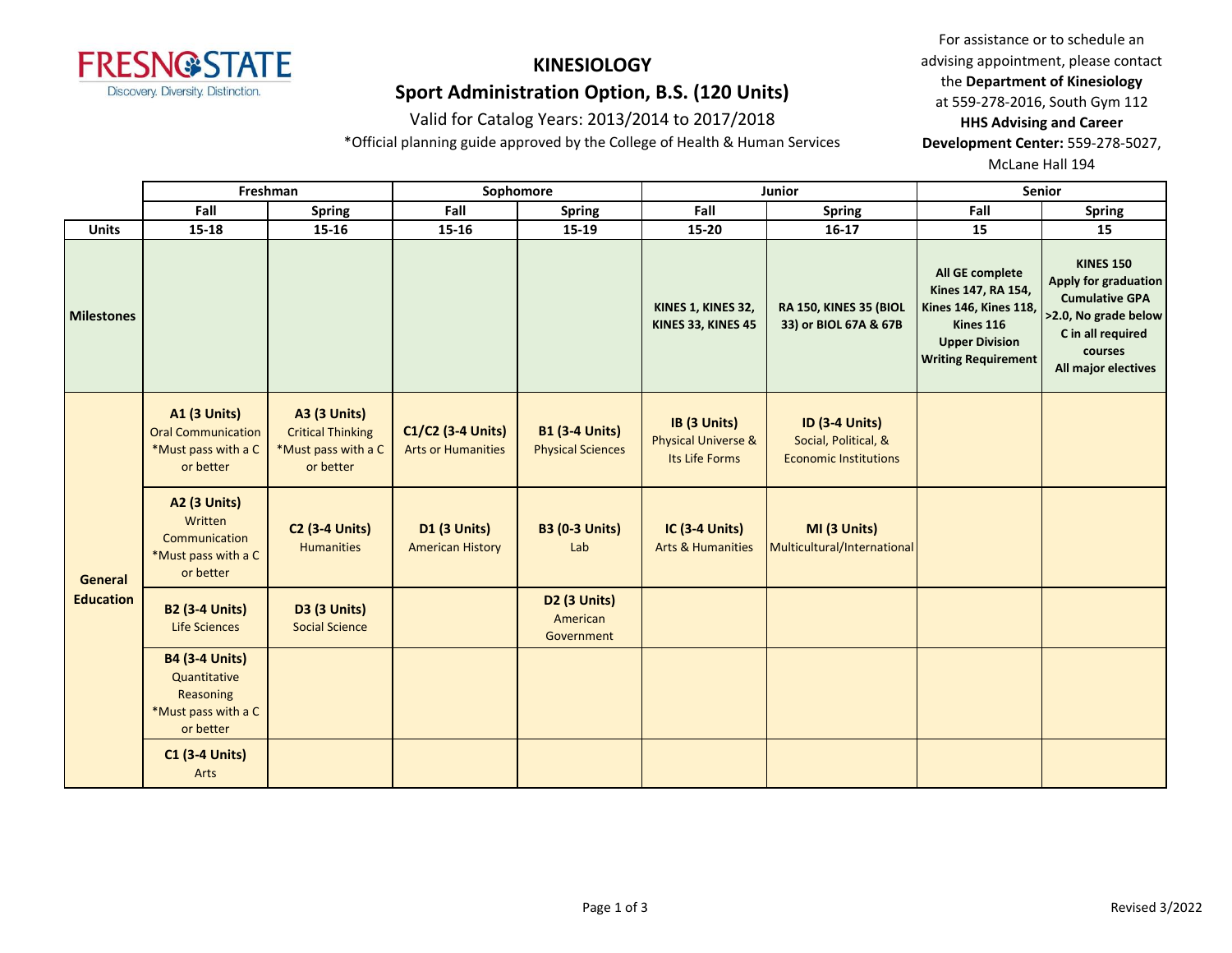

## Valid for Catalog Years: 2013/2014 to 2017/2018

\*Official planning guide approved by the College of Health & Human Services

For assistance or to schedule an advising appointment, please contact the **Department of Kinesiology** at 559-278-2016, South Gym 112 **HHS Advising and Career Development Center:** 559-278-5027,

|                  | Freshman |                              | Sophomore                                                                                                                                 |                                                                                                                                   | Junior                                                                                                        |                                                                                                             | <b>Senior</b>         |                                                                                                                                                           |
|------------------|----------|------------------------------|-------------------------------------------------------------------------------------------------------------------------------------------|-----------------------------------------------------------------------------------------------------------------------------------|---------------------------------------------------------------------------------------------------------------|-------------------------------------------------------------------------------------------------------------|-----------------------|-----------------------------------------------------------------------------------------------------------------------------------------------------------|
|                  | Fall     | <b>Spring</b>                | Fall                                                                                                                                      | Spring                                                                                                                            | Fall                                                                                                          | Spring                                                                                                      | Fall                  | <b>Spring</b>                                                                                                                                             |
| <b>Units</b>     | 15-18    | $15 - 16$                    | 15-16                                                                                                                                     | 15-19                                                                                                                             | $15 - 20$                                                                                                     | $16-17$                                                                                                     | 15                    | 15                                                                                                                                                        |
| <b>Major</b>     |          | <b>KINES 1</b><br>(3 Units)  | <b>GE Area E</b><br><b>KINES 32 &amp;</b><br><b>KAC Course</b><br>(3 Units)<br>Lifelong<br><b>Understanding &amp; Self</b><br>Development | <b>KINES Elective</b>                                                                                                             | <b>RA 150</b><br>(3 Units)                                                                                    | <b>KINES 147</b><br>(3 Units)                                                                               | <b>KINES Elective</b> | <b>KINES 150</b><br>$(12$ Units)<br>[Pre-Req: Completion<br>of GE courses;<br>approval from<br><b>Kinesiology Sport</b><br>Administration<br>Coordinator] |
|                  |          |                              | KINES <sub>45</sub><br>(3 Units)                                                                                                          | <b>KINES 118</b><br>(3 Units)<br>[Pre-Req: KINES 35,<br><b>BIOL 33, (BIOL 64 &amp;</b><br>65), or (PHTH 119 &<br><b>BIOL 65)]</b> | <b>KINES Elective</b>                                                                                         | <b>RA 154</b><br>(4 Units)<br>[Pre-Req: RA 150; RA 135<br>or MKTG 100S; concurrent<br>enrollment in RA 152] | <b>KINES Elective</b> | <b>KINES Elective</b>                                                                                                                                     |
| <b>Major</b>     |          |                              | <b>KINES 116</b><br>(3 Units)<br>[Pre-Req: KINES 35,<br>BIOL 33, BIOL 64,<br>PHTH 119, or PHTH<br>125]                                    | KINES 33<br>(3 Units)                                                                                                             | <b>KINES Elective</b>                                                                                         | <b>KINES 146</b><br>(3 Units)<br>[Pre-Req: KINES 45 (B or<br>better)]                                       | <b>KINES Elective</b> |                                                                                                                                                           |
|                  |          |                              |                                                                                                                                           |                                                                                                                                   |                                                                                                               |                                                                                                             | <b>KINES Elective</b> |                                                                                                                                                           |
|                  |          |                              |                                                                                                                                           |                                                                                                                                   |                                                                                                               |                                                                                                             | <b>KINES Elective</b> |                                                                                                                                                           |
| <b>Electives</b> |          | <b>KINES 35</b><br>(3 Units) |                                                                                                                                           |                                                                                                                                   | <b>UDWS (0-4 Units)</b><br>*Upper Division<br>Writing Exam OR "W"<br>Course (must pass<br>with a C or better) |                                                                                                             |                       |                                                                                                                                                           |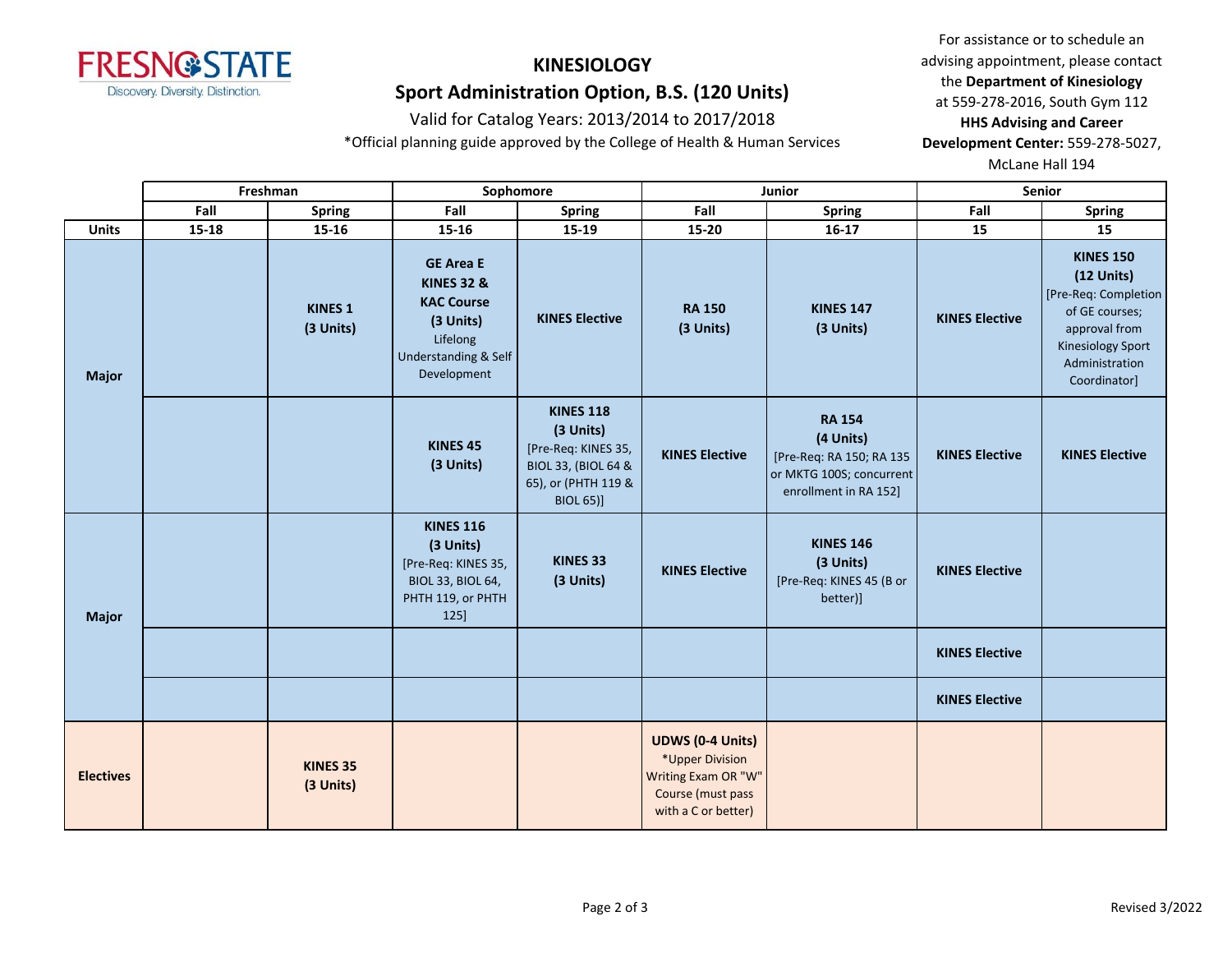

### Valid for Catalog Years: 2013/2014 to 2017/2018

\*Official planning guide approved by the College of Health & Human Services

For assistance or to schedule an advising appointment, please contact the **Department of Kinesiology** at 559-278-2016, South Gym 112 **HHS Advising and Career Development Center:** 559-278-5027,

McLane Hall 194

|              | Freshman |               | Sophomore  |                       | Junior |               | Senior |               |
|--------------|----------|---------------|------------|-----------------------|--------|---------------|--------|---------------|
|              | Fall     | <b>Spring</b> | Fall       | <b>Spring</b>         | Fall   | <b>Spring</b> | Fall   | <b>Spring</b> |
| <b>Units</b> | 15-18    | .<br>15-10    | .<br>19-TO | <b>15.10</b><br>13-19 | 15-20  | $16 - 17$     | --     | --            |

#### **FOOTNOTES:**

**Prerequisites/Corequisites:** Other restrictions may apply. Please see your course catalog for detailed prerequisite/corequisite requirements.

Grade Requirements: CR/NC grading is not permitted in courses for the Kinesiology major, except in those courses which are designated CR/NC grading only. A grade of C or higher in all required coursework is necessary for successful completion of the major. Any course required as a prerequisite must be completed with a grade of C or better before registration in the subsequent course. Electives (0-2 units): Students must earn a minimum of 120 units total to graduate. The number of required elective units may vary, depending on the amount of units earned from major and GE courses. **KINES Electives (26 units):** See course catalog for a list of approved KINES Electives for the Kinesiology - Sport Administration Option.

**Upper Division Writing Skills requirement (UDWS):** All undergraduate students must demonstrate competency in writing skills by passing the Upper Division Writing Exam (UDWE) or by obtaining a C or better in an approved upper division writing course, identified by the letter "W."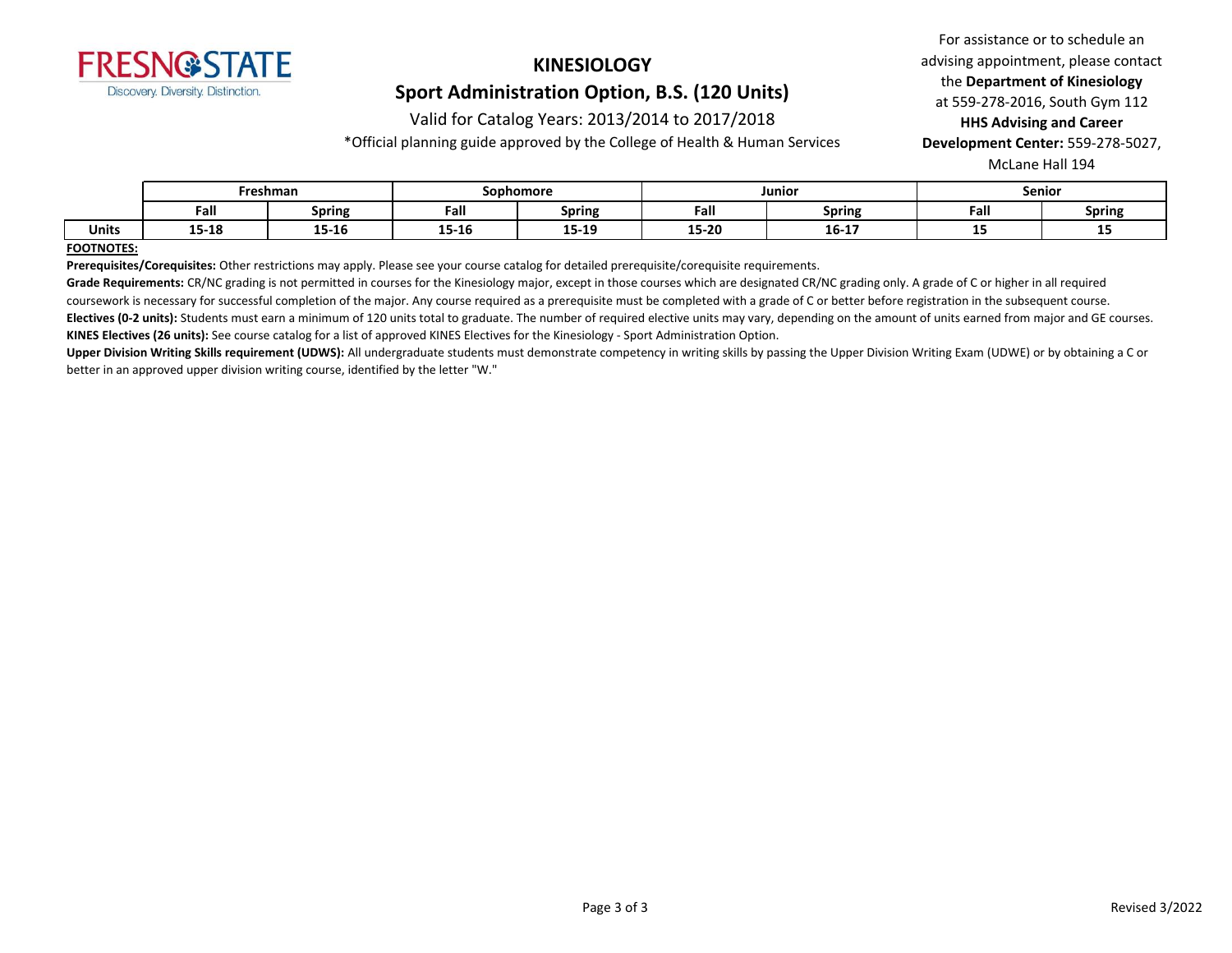

### Valid for Catalog Years: 2013/2014 to 2017/2018

\*Official planning guide approved by the College of Health & Human Services

For assistance or to schedule an advising appointment, please contact the **Department of Kinesiology** at 559-278-2016, South Gym 112 **HHS Advising and Career Development Center:** 559-278-5027,

|                                    | Freshman                                                                               |                                                                                     | Sophomore                                      |                                                    | Junior                                                           |                                                                               | <b>Senior</b>                                                                                                                                           |                                                                                                                                                  |
|------------------------------------|----------------------------------------------------------------------------------------|-------------------------------------------------------------------------------------|------------------------------------------------|----------------------------------------------------|------------------------------------------------------------------|-------------------------------------------------------------------------------|---------------------------------------------------------------------------------------------------------------------------------------------------------|--------------------------------------------------------------------------------------------------------------------------------------------------|
|                                    | Fall                                                                                   | <b>Spring</b>                                                                       | Fall                                           | <b>Spring</b>                                      | Fall                                                             | Spring                                                                        | Fall                                                                                                                                                    | <b>Spring</b>                                                                                                                                    |
| <b>Units</b>                       | 15-18                                                                                  | 15-16                                                                               | 15-16                                          | 15-19                                              | 15-20                                                            | $16 - 17$                                                                     | 15                                                                                                                                                      | 15                                                                                                                                               |
| <b>Milestones</b>                  |                                                                                        |                                                                                     |                                                |                                                    | KINES 1, KINES 32,<br>KINES 33, KINES 45                         | RA 150, KINES 35 (BIOL<br>33) or BIOL 67A & 67B                               | <b>All GE complete</b><br>Kines 147, RA 154,<br><b>Kines 146, Kines 118,</b><br><b>Kines 116</b><br><b>Upper Division</b><br><b>Writing Requirement</b> | <b>KINES 150</b><br>Apply for graduation<br><b>Cumulative GPA</b><br>>2.0, No grade below<br>C in all required<br>courses<br>All major electives |
| <b>General</b><br><b>Education</b> | <b>A1 (3 Units)</b><br><b>Oral Communication</b><br>*Must pass with a C<br>or better   | <b>A3 (3 Units)</b><br><b>Critical Thinking</b><br>*Must pass with a C<br>or better | C1/C2 (3-4 Units)<br><b>Arts or Humanities</b> | <b>B1 (3-4 Units)</b><br><b>Physical Sciences</b>  | IB (3 Units)<br><b>Physical Universe &amp;</b><br>Its Life Forms | <b>ID (3-4 Units)</b><br>Social, Political, &<br><b>Economic Institutions</b> |                                                                                                                                                         |                                                                                                                                                  |
|                                    | A2 (3 Units)<br>Written<br>Communication<br>*Must pass with a C<br>or better           | <b>C2 (3-4 Units)</b><br><b>Humanities</b>                                          | <b>D1 (3 Units)</b><br><b>American History</b> | <b>B3 (0-3 Units)</b><br>Lab                       | <b>IC (3-4 Units)</b><br><b>Arts &amp; Humanities</b>            | MI (3 Units)<br>Multicultural/International                                   |                                                                                                                                                         |                                                                                                                                                  |
|                                    | <b>B2 (3-4 Units)</b><br><b>Life Sciences</b>                                          | <b>D3 (3 Units)</b><br><b>Social Science</b>                                        |                                                | D <sub>2</sub> (3 Units)<br>American<br>Government |                                                                  |                                                                               |                                                                                                                                                         |                                                                                                                                                  |
|                                    | <b>B4 (3-4 Units)</b><br>Quantitative<br>Reasoning<br>*Must pass with a C<br>or better |                                                                                     |                                                |                                                    |                                                                  |                                                                               |                                                                                                                                                         |                                                                                                                                                  |
|                                    | <b>C1 (3-4 Units)</b><br>Arts                                                          |                                                                                     |                                                |                                                    |                                                                  |                                                                               |                                                                                                                                                         |                                                                                                                                                  |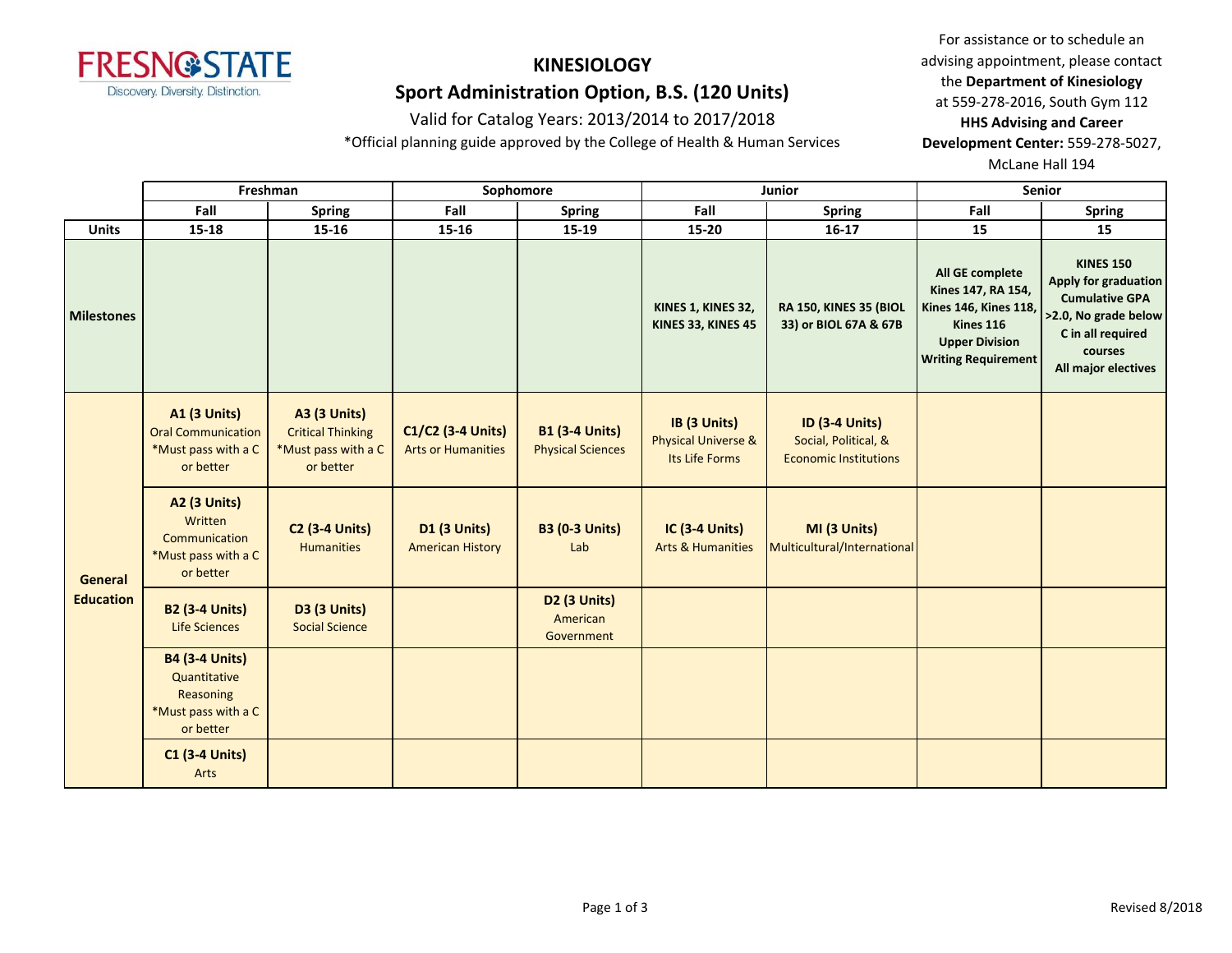

### Valid for Catalog Years: 2013/2014 to 2017/2018

\*Official planning guide approved by the College of Health & Human Services

For assistance or to schedule an advising appointment, please contact the **Department of Kinesiology** at 559-278-2016, South Gym 112 **HHS Advising and Career Development Center:** 559-278-5027,

|                  | Freshman |                             | Sophomore                                                                                                                                 |                                                                                                                                   | Junior                                                                                                        |                                                                                                             | <b>Senior</b>         |                                                                                                                                                           |
|------------------|----------|-----------------------------|-------------------------------------------------------------------------------------------------------------------------------------------|-----------------------------------------------------------------------------------------------------------------------------------|---------------------------------------------------------------------------------------------------------------|-------------------------------------------------------------------------------------------------------------|-----------------------|-----------------------------------------------------------------------------------------------------------------------------------------------------------|
|                  | Fall     | <b>Spring</b>               | Fall                                                                                                                                      | Spring                                                                                                                            | Fall                                                                                                          | Spring                                                                                                      | Fall                  | Spring                                                                                                                                                    |
| <b>Units</b>     | 15-18    | $15 - 16$                   | 15-16                                                                                                                                     | 15-19                                                                                                                             | 15-20                                                                                                         | $16 - 17$                                                                                                   | 15                    | 15                                                                                                                                                        |
| <b>Major</b>     |          | <b>KINES 1</b><br>(3 Units) | <b>GE Area E</b><br><b>KINES 32 &amp;</b><br><b>KAC Course</b><br>(3 Units)<br>Lifelong<br><b>Understanding &amp; Self</b><br>Development | <b>KINES Elective</b>                                                                                                             | <b>RA 150</b><br>(3 Units)                                                                                    | <b>KINES 147</b><br>(3 Units)                                                                               | <b>KINES Elective</b> | <b>KINES 150</b><br>$(12$ Units)<br>[Pre-Req: Completion<br>of GE courses;<br>approval from<br><b>Kinesiology Sport</b><br>Administration<br>Coordinator] |
|                  |          |                             | KINES <sub>45</sub><br>(3 Units)                                                                                                          | <b>KINES 118</b><br>(3 Units)<br>[Pre-Req: KINES 35,<br><b>BIOL 33, (BIOL 64 &amp;</b><br>65), or (PHTH 119 &<br><b>BIOL 65)]</b> | <b>KINES Elective</b>                                                                                         | <b>RA 154</b><br>(4 Units)<br>[Pre-Req: RA 150; RA 135<br>or MKTG 100S; concurrent<br>enrollment in RA 152] | <b>KINES Elective</b> | <b>KINES Elective</b>                                                                                                                                     |
| <b>Major</b>     |          |                             | <b>KINES 116</b><br>(3 Units)<br>[Pre-Req: KINES 35,<br>BIOL 33, BIOL 64,<br>PHTH 119, or PHTH<br>125]                                    | KINES 33<br>(3 Units)                                                                                                             | <b>KINES Elective</b>                                                                                         | <b>KINES 146</b><br>(3 Units)<br>[Pre-Req: KINES 45 (B or<br>better)]                                       | <b>KINES Elective</b> |                                                                                                                                                           |
|                  |          |                             |                                                                                                                                           |                                                                                                                                   |                                                                                                               |                                                                                                             | <b>KINES Elective</b> |                                                                                                                                                           |
|                  |          |                             |                                                                                                                                           |                                                                                                                                   |                                                                                                               |                                                                                                             | <b>KINES Elective</b> |                                                                                                                                                           |
| <b>Electives</b> |          | KINES 35<br>(3 Units)       |                                                                                                                                           |                                                                                                                                   | <b>UDWS (0-4 Units)</b><br>*Upper Division<br>Writing Exam OR "W"<br>Course (must pass<br>with a C or better) |                                                                                                             |                       |                                                                                                                                                           |